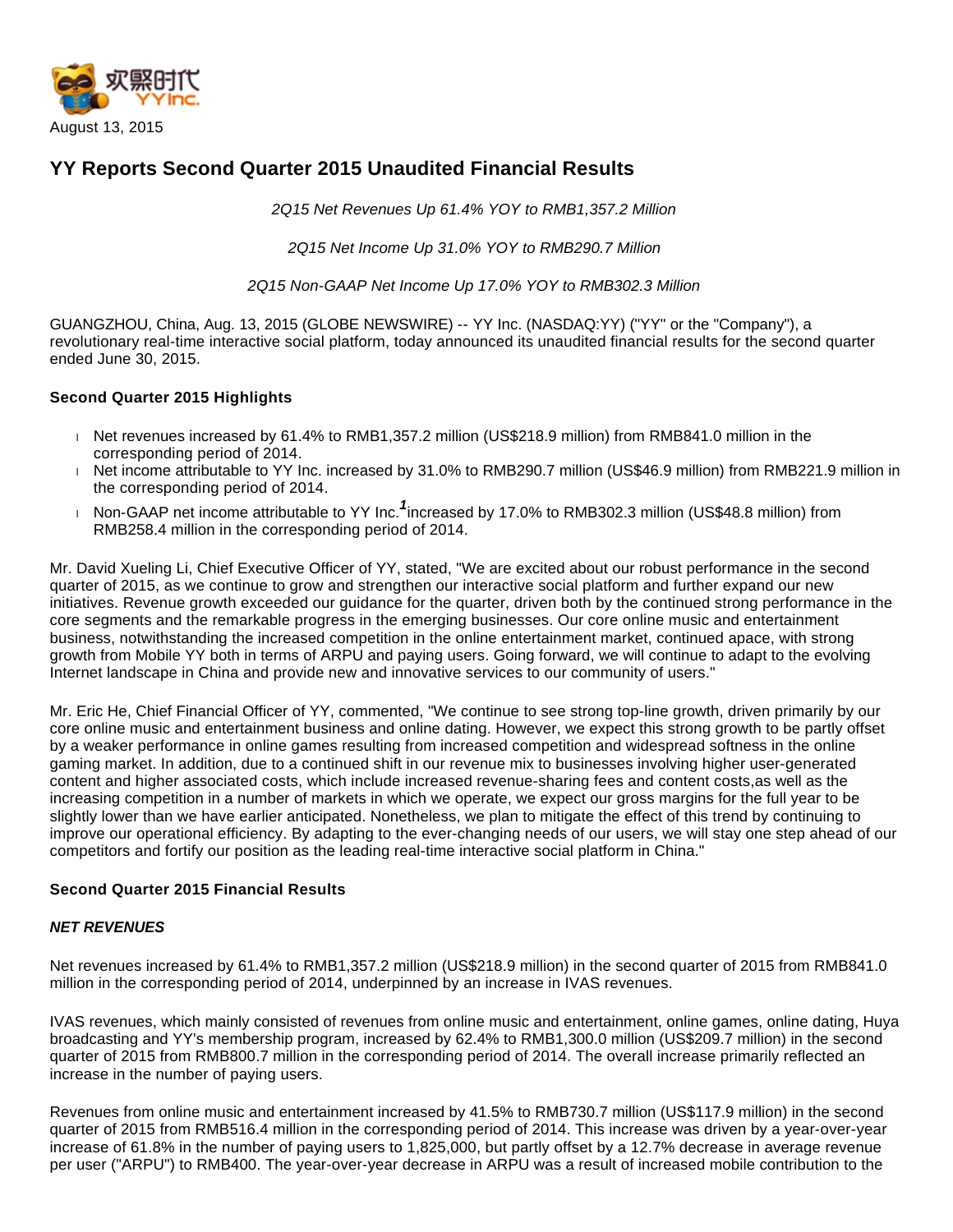total music and entertainment revenues.

Revenues from online games increased by 19.5% to RMB199.4 million (US\$32.2 million) in the second quarter of 2015 from RMB166.9 million in the corresponding period of 2014. This increase primarily reflected a year-over-year increase in ARPU of 22.3% to RMB466 from 428,000 paying users. The number of online games operated by the Company as of June 30, 2015 was 246, from 150 as of June 30, 2014.

Revenues from online dating increased by 438.0% to RMB157.3 million (US\$25.4 million) in the second quarter of 2015 from RMB29.2 million in the corresponding period of 2014. This increase reflected a year-over-year increase of 161.8% in the number of paying users to 233,000 and an increase in ARPU of 105.2% to RMB675 in the second quarter of 2015.

Other IVAS revenues, mainly including Huya broadcasting and membership subscription fees, increased by 141.2% to RMB212.6 million (US\$34.3 million) in the second quarter of 2015 from RMB88.1 million in the corresponding period of 2014. Revenues from Huya live game broadcasting increased by 174.4% to RMB85.3 million (US\$13.8 million) in the second quarter of 2015 from RMB31.1 million in the corresponding period of 2014. Revenues from membership subscription fees increased by 49.3% to RMB72.5 million (US\$11.7 million) in the second quarter of 2015 from RMB48.6 million in the corresponding period of 2014. This increase primarily reflected a 16.5% increase in the number of members to 1,073,000 as of June 30, 2015 from 921,000 as of June 30, 2014.

Other revenues, mainly including revenues from the Company's online education platform, 100 Education, and online advertising revenues from Duowan.com, increased by 41.6% to RMB57.2 million (US\$9.2 million) in the second quarter of 2015 from RMB40.4 million in the corresponding period of 2014.

# **COST OF REVENUES AND GROSS PROFIT**

Cost of revenues increased by 96.2% to RMB833.3 million (US\$134.4 million) in the second quarter of 2015 from RMB424.8 million in the corresponding period of 2014. This increase was primarily attributable to an increase in revenue-sharing fees and content costs to RMB551.5 million (US\$89.0 million) in the second quarter of 2015 from RMB256.0 million in the corresponding period of 2014. This increase in revenue-sharing fees and content costs paid to performers, channel owners and content providers was primarily due to higher levels of user engagement and spending driven by promotional activities as well as an increasing number of new, emerging business lines in different categories. In addition, bandwidth costs increased to RMB132.2 million (US\$21.3 million) in the second quarter of 2015 from RMB77.3 million in the corresponding period of 2014.

Gross profit increased by 25.9% to RMB523.9 million (US\$84.5 million) in the second quarter of 2015 from RMB416.3 million in the corresponding period of 2014. Gross margin was 38.6% in the second quarter of 2015 compared with 49.5% in the corresponding period of 2014. The decrease in gross margin year-over-year was primarily attributable to the change in the Company's business mix to include new business lines involving user-generated content, and higher revenue-sharing fees in music and entertainment, as well as increased investments in Huya broadcasting.

# **OPERATING INCOME**

Operating expenses for the second quarter of 2015 increased by 38.0% to RMB247.8 million (US\$40.0 million) from RMB179.5 million in the corresponding period of 2014. This increase was primarily attributable to an increase in sales and marketing expenses, particularly in relation to promotion of Mobile YY and Huya, our live game broadcasting mobile application.

During the second quarter of 2015, the Company conducted a periodic asset assessment on 100 Education following a departure of a number of key personnel in this business. As a result, a goodwill impairment charge of RMB110.7 million (US\$17.9 million) in relation to the online English-training business that the Company acquired in December 2014 was recognized. Meanwhile, a favorable fair value adjustment of RMB111.5 million (US\$18.0 million) in the earn-out provision related to the abovementioned acquisition was also recorded in the period.

Operating income in the second quarter of 2015 increased by 29.0% to RMB307.7 million (US\$49.6 million) from RMB238.6 million in the corresponding period of 2014. Operating margin decreased to 22.7% in the second quarter of 2015 from 28.4% in the corresponding period of 2014. The decrease in operating margin was primarily due to the abovementioned decline in gross margin, which was partly offset by improved operating efficiency.

Non-GAAP operating income<sup>2</sup> increased by 16.1% to RMB319.3 million (US\$51.5 million) in the second quarter of 2015 from RMB275.1 million in the corresponding period of 2014. Non-GAAP operating margin**<sup>3</sup>** decreased to 23.5% in the second quarter of 2015 from 32.7% in the corresponding period of 2014.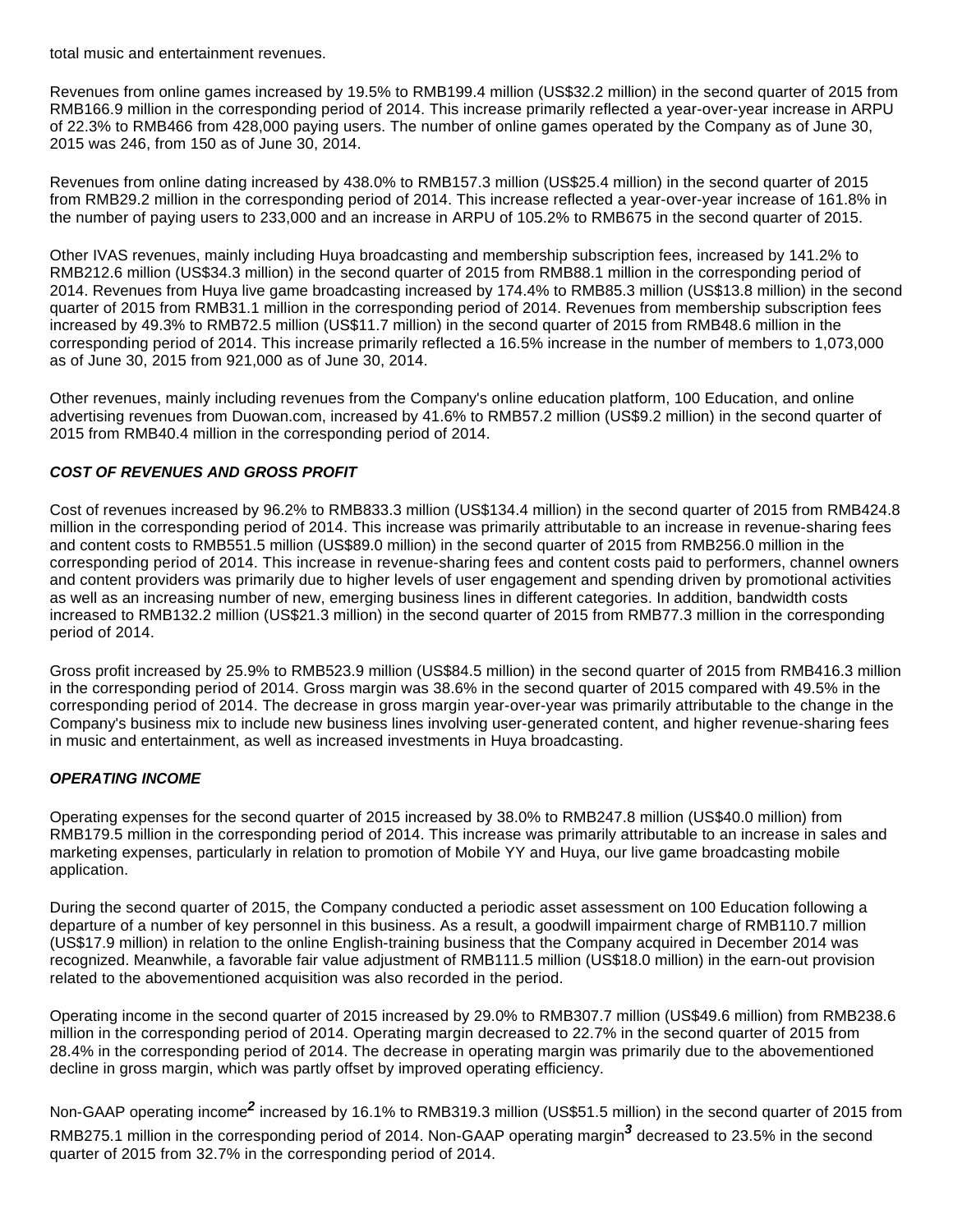### **NET INCOME**

Net income attributable to YY Inc. increased by 31.0% to RMB290.7 million (US\$46.9 million) in the second quarter of 2015 from RMB221.9 million in the corresponding period of 2014. Net margin in the second quarter of 2015 decreased to 21.4% from 26.4% in the corresponding period of 2014. Non-GAAP net income attributable to YY Inc.**<sup>4</sup>** increased by 17.0% to RMB302.3 million (US\$48.8 million) from RMB258.4 million in the corresponding period of 2014. Non-GAAP net margin**<sup>5</sup>** decreased to 22.5% in the second quarter of 2015 compared to 30.7% in the corresponding period of 2014.

### **NET INCOME PER ADS**

Diluted net income per ADS<sup>6</sup> in the second quarter of 2015 increased by 37.5% to RMB5.10 (US\$ 0.82), from RMB3.71 in the corresponding period of 2014.

Non-GAAP diluted net income per ADS<sup>7</sup> in the second quarter of 2015 increased by 22.5% to RMB 5.29 (US\$0.85) from RMB4.32 in the corresponding period of 2014.

# **BALANCE SHEET AND CASH FLOWS**

As of June 30, 2015, the Company had cash and cash equivalents of RMB670.9 million (US\$108.2 million) and short-term deposits and restricted short-term deposits of RMB3,456.4 million (US\$557.5 million). For the second quarter of 2015, net cash from operating activities was RMB421.9 million (US\$68.0 million).

# **SHARES OUTSTANDING**

As of June 30, 2015, the Company had a total of 1,094.6 million common shares outstanding, or the equivalent of 54.7 million ADSs outstanding.

# **RECENT DEVELOPMENT**

On July 9, 2015, the Company announced that it received a preliminary non-binding proposal from Mr. Jun Lei, Chairman of the Board, and Mr. David Xueling Li, CEO of the Company, proposing a "going-private" transaction to acquire all of the outstanding shares of YY for US\$68.50 in cash per ADS, each representing 20 ordinary shares. On July 16, 2015, the Board of Directors formed a special committee of independent directors, comprising Mr. Peter Andrew Schloss, Mr. David Tang, and Mr. Peng Tsing Ong, to review and evaluate the proposal. On August 3, 2015, the Company announced that the special committee has retained Citigroup Global Markets Inc. as its independent financial advisor and Fenwick & West LLP as its legal counsel in regards with the evaluation process. At this time, no decisions have been made with respect to YY's response to this proposal. There can be no assurance that any definitive offer will be made, that any agreement will be executed or that the proposal or any other transaction will be approved or consummated.

# **Conference Call Information**

The Company will hold a conference call on Thursday, August 13, 2015 at 9:00 pm Eastern Time or Friday August 14, 2015 at 9:00 am Beijing Time to discuss the financial results. Participants may access the call by dialing the following numbers:

| United States:                           | +1-845-675-0438 |
|------------------------------------------|-----------------|
| International Toll Free: +1-855-500-8701 |                 |
| China Domestic:                          | 400-1200654     |
| Hong Kong:                               | +852-3018-6776  |
| Conference ID:                           | #96463351       |

The replay will be accessible through August 21, 2015 by dialing the following numbers:

United States Toll Free: +1-855-452-5696 International: +61-2-9003-4211 Conference ID: #96463351

A live and archived webcast of the conference call will also be available at the Company's investor relations website at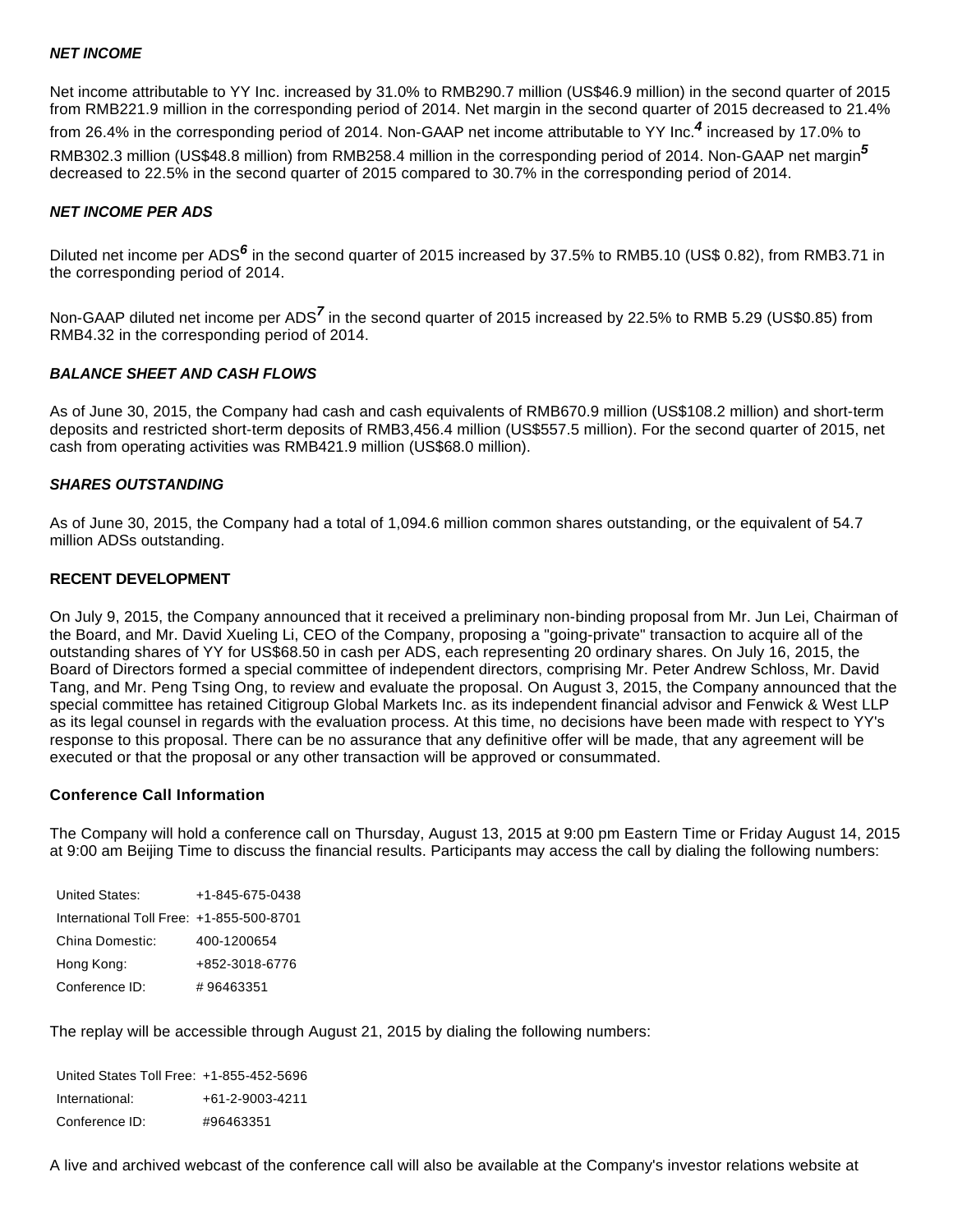# **Exchange Rate**

This press release contains translations of certain Renminbi amounts into U.S. dollars at specified rates solely for the convenience of readers. Unless otherwise noted, all translations from Renminbi to U.S. dollars, in this press release, were made at a rate of RMB6.2000 to US\$1.00, the noon buying rate in effect on June 30, 2015 in the City of New York for cable transfers in Renminbi per U.S. dollar as certified for customs purposes by the Federal Reserve Bank of New York.

## **About YY Inc.**

YY Inc. ("YY" or the "Company") is a revolutionary real-time interactive social platform that engages users in real-time online group activities through voice, text and video. Launched in July 2008, YY Client, the Company's core product, empowers users to create and organize groups of varying sizes to discover and participate in a wide range of online activities, including online music and entertainment, online games, online dating, live game broadcasting and education. YY Inc. was listed on NASDAQ in November 2012 and generated revenues of US\$593 million in the fiscal year 2014.

# **Safe Harbor Statement**

This announcement contains forward-looking statements. These statements are made under the "safe harbor" provisions of the U.S. Private Securities Litigation Reform Act of 1995. These forward-looking statements can be identified by terminology such as "will," "expects," "anticipates," "future," "intends," "plans," "believes," "estimates" and similar statements. Among other things, the business outlook and quotations from management in this announcement, as well as YY's strategic and operational plans, contain forward-looking statements. YY may also make written or oral forward-looking statements in its periodic reports to the U.S. Securities and Exchange Commission ("SEC"), in its annual report to shareholders, in press releases and other written materials and in oral statements made by its officers, directors or employees to third parties. Statements that are not historical facts, including statements about YY's beliefs and expectations, are forward-looking statements. Forward-looking statements involve inherent risks and uncertainties. A number of factors could cause actual results to differ materially from those contained in any forward-looking statement, including but not limited to the following: YY's goals and strategies; YY's future business development, results of operations and financial condition; the expected growth of the online communication social platform market in China; the expectation regarding the rate at which to gain registered user accounts, active users, especially paying users; YY's ability to monetize the user base; YY's ability to continue attracting advertisers and offering popular online games; fluctuations in general economic and business conditions in China and assumptions underlying or related to any of the foregoing, as well as uncertainties relating to the proposed "going-private" transaction. Further information regarding these and other risks is included in YY's filings with the SEC. All information provided in this press release and in the attachments is as of the date of this press release, and YY does not undertake any obligation to update any forward-looking statement, except as required under applicable law.

### **Use of Non-GAAP Financial Measures**

The unaudited condensed consolidated financial information is prepared in conformity with accounting principles generally accepted in the United States of America ("U.S. GAAP"), except that the consolidated statement of changes in shareholders' equity, consolidated statements of cash flows, and the detailed notes have not been presented. YY uses non-GAAP operating income, non-GAAP operating margin, non-GAAP net income attributable to YY Inc**.**, non-GAAP net margin, non-GAAP net income attributable to common shareholders, and basic and diluted non-GAAP net income per ADS, which are non-GAAP financial measures. Non-GAAP operating income is operating income excluding share-based compensation expenses. Non-GAAP operating margin is non-GAAP operating income as a percentage of net revenues. Non-GAAP net income attributable to YY Inc. is net income attributable to YY Inc. excluding share-based compensation expenses. Non-GAAP net margin is non-GAAP net income attributable to YY Inc. as a percentage of net revenues. Non-GAAP net income attributable to common shareholders is net income attributable to common shareholders excluding share-based compensation expenses. Basic and diluted non-GAAP net income per ADS is non-GAAP net income attributable to common shareholders divided by weighted average number of ADS used in the calculation of basic and diluted net income per ADS. The Company believes that separate analysis and exclusion of the non-cash impact of share-based compensation adds clarity to the constituent parts of its performance. The Company reviews these non-GAAP financial measures together with GAAP financial measures to obtain a better understanding of its operating performance. It uses the non-GAAP financial measure for planning, forecasting and measuring results against the forecast. The Company believes that non-GAAP financial measure is useful supplemental information for investors and analysts to assess its operating performance without the effect of non-cash share-based compensation expenses, which have been and will continue to be significant recurring expenses in its business. However, the use of non-GAAP financial measures has material limitations as an analytical tool. One of the limitations of using non-GAAP financial measures is that they do not include all items that impact the Company's net income for the period. In addition, because non-GAAP financial measures are not measured in the same manner by all companies, they may not be comparable to other similar titled measures used by other companies. In light of the foregoing limitations, you should not consider non-GAAP financial measure in isolation from or as an alternative to the financial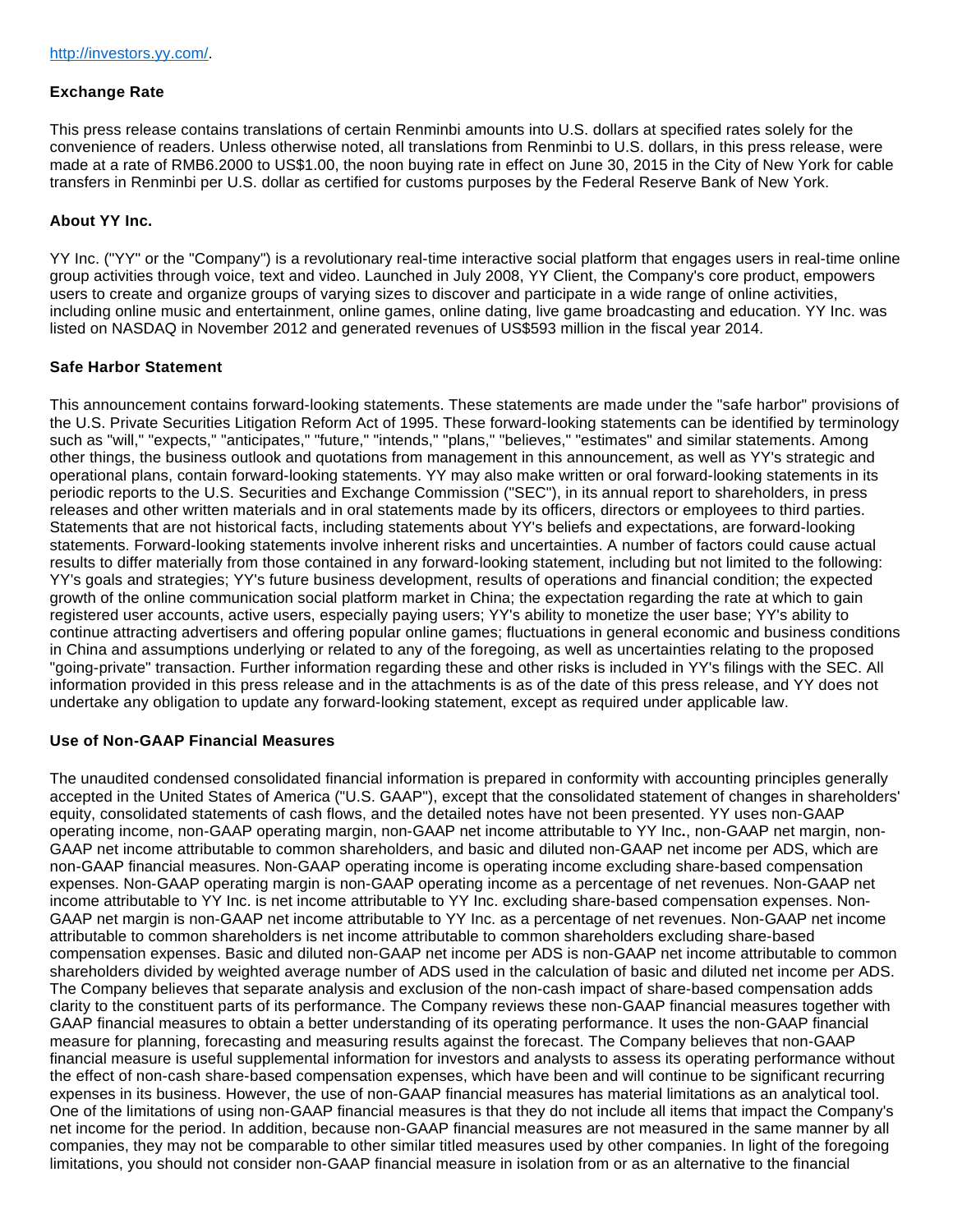measure prepared in accordance with U.S. GAAP.

The presentation of these non-GAAP financial measures is not intended to be considered in isolation from, or as a substitute for, the financial information prepared and presented in accordance with U.S. GAAP. For more information on these non-GAAP financial measures, please see the table captioned "YY Inc. Reconciliations of GAAP and Non-GAAP Results" at the end of this release.

**1** Non-GAAP net income attributable to YY Inc. is a non-GAAP financial measure, which is defined as net income attributable to YY Inc. excluding share-based compensation expenses.

**<sup>2</sup>**Non-GAAP operating income is a non-GAAP financial measure, which is defined as operating income excluding sharebased compensation expenses.

**<sup>3</sup>**Non-GAAP operating margin is a non-GAAP financial measure, which is defined as non-GAAP operating income as a percentage of net revenues.

**4** Non-GAAP net income attributable to YY Inc. is a non-GAAP financial measure, which is defined as net income attributable to YY Inc. excluding share-based compensation expenses.

**5** Non-GAAP net margin is a non-GAAP financial measure, which is defined as non-GAAP net income attributable to YY Inc. as a percentage of net revenues.

**<sup>6</sup>**ADS is American Depositary Share. Each ADS represents twenty Class A common shares of the Company. Diluted net income per ADS is net income attributable to common shareholders divided by weighted average number of diluted ADS.

**7** Non-GAAP diluted net income per ADS is a non-GAAP financial measure, which is defined as non-GAAP net income attributable to common shareholders divided by weighted average number of ADS used in the calculation of diluted net income per ADS.

#### **YY INC.**

### **UNAUDITED CONDENSED CONSOLIDATED BALANCE SHEETS**

(All amounts in thousands, except share, ADS and per ADS data)

|                                      | December 31, | <b>June 30,</b>     | <b>June 30,</b> |
|--------------------------------------|--------------|---------------------|-----------------|
|                                      | 2014         | 2015                | 2015            |
|                                      | <b>RMB</b>   | <b>RMB</b>          | US\$            |
| <b>Assets</b>                        |              |                     |                 |
| <b>Current assets</b>                |              |                     |                 |
| Cash and cash equivalents            | 475,028      | 670,893             | 108,209         |
| Short-term deposits                  |              | 4,214,576 2,351,083 | 379,207         |
| Restricted short-term deposits       | 100,000      | 1,105,300           | 178,274         |
| Accounts receivable, net             | 257,436      | 160,709             | 25,921          |
| Inventory                            | 1,445        | 18,816              | 3,035           |
| Amount due from related parties      | 61,073       | 115,076             | 18,561          |
| Prepayments and other current assets | 204,139      | 194,964             | 31,446          |
| Deferred tax assets                  | 111,436      | 118,094             | 19,047          |
|                                      |              |                     |                 |
| <b>Total current assets</b>          |              | 5,425,133 4,734,935 | 763,700         |
|                                      |              |                     |                 |
| <b>Non-current assets</b>            |              |                     |                 |
| Deferred tax assets                  | 1,392        | 1,440               | 232             |
| Investments                          | 186,654      | 411,258             | 66,332          |
| Property and equipment, net          | 234,228      | 752,245             | 121,330         |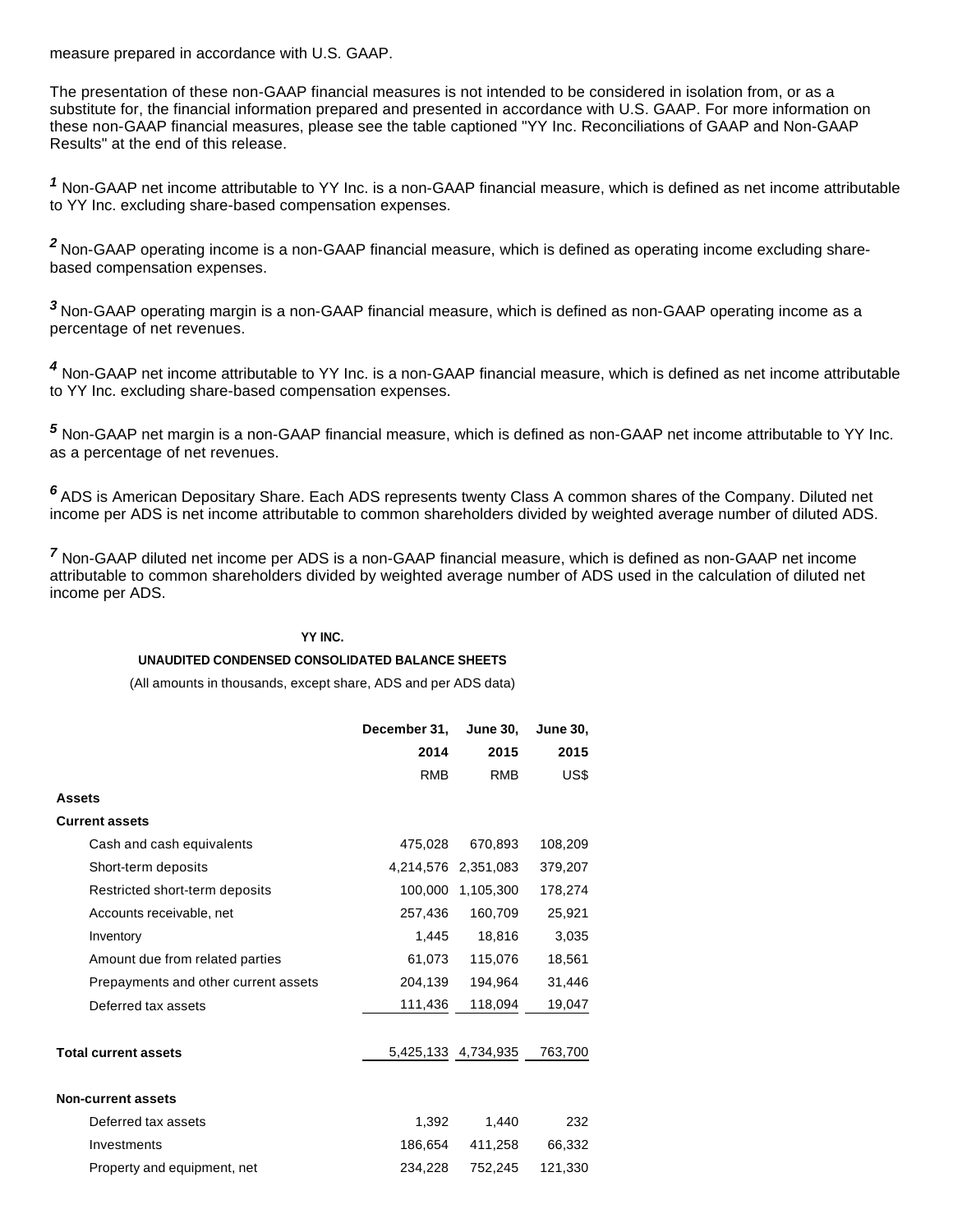| Intangible assets, net                            | 154,034 | 161,011                       | 25,970  |
|---------------------------------------------------|---------|-------------------------------|---------|
| Goodwill                                          | 300,382 | 337,071                       | 54,366  |
| Other non-current assets                          | 560,971 | 110,375                       | 17,802  |
|                                                   |         |                               |         |
| <b>Total non-current assets</b>                   |         | 1,437,661 1,773,400           | 286,032 |
|                                                   |         |                               |         |
| <b>Total assets</b>                               |         | 6,862,794 6,508,335 1,049,732 |         |
| Liabilities and shareholders' equity              |         |                               |         |
| <b>Current liabilities</b>                        |         |                               |         |
| Accounts payable                                  | 101,525 | 93,095                        | 15,015  |
| Deferred revenue                                  | 356,150 | 445,829                       | 71,908  |
| Advances from customers                           | 34,127  | 40,765                        | 6,575   |
| Income taxes payable                              | 89,161  | 91,357                        | 14,735  |
| Accrued liabilities and other current liabilities | 478,703 | 451,293                       | 72,789  |
| Amounts due to related parties                    | 30,892  | 60,446                        | 9,749   |
|                                                   |         |                               |         |
| <b>Total current liabilities</b>                  |         | 1,090,558 1,182,785           | 190,771 |
| <b>Non-current liabilities</b>                    |         |                               |         |
| Convertible debt                                  |         | 2,447,980 2,444,988           | 394,353 |
| Long-term payable                                 | 183,000 | 182,476                       | 29,432  |
| Deferred revenue                                  | 24,383  | 17,794                        | 2,870   |
| Deferred tax liabilities                          | 26,709  | 25,487                        | 4,111   |
|                                                   |         |                               |         |
| <b>Total non-current liabilities</b>              |         | 2,682,072 2,670,745           | 430,766 |
| <b>Total liabilities</b>                          |         | 3,772,630 3,853,530           | 621,537 |

# **UNAUDITED CONDENSED CONSOLIDATED BALANCE SHEETS (CONTINUED)**

(All amounts in thousands, except share, ADS and per ADS data)

|                                                                                                                                                                                                                             | December 31, | <b>June 30,</b> | <b>June 30.</b> |
|-----------------------------------------------------------------------------------------------------------------------------------------------------------------------------------------------------------------------------|--------------|-----------------|-----------------|
|                                                                                                                                                                                                                             | 2014         | 2015            | 2015            |
|                                                                                                                                                                                                                             | <b>RMB</b>   | <b>RMB</b>      | US\$            |
| <b>Mezzanine equity</b>                                                                                                                                                                                                     |              | 40,952          | 6,605           |
| <b>Shareholders' equity</b>                                                                                                                                                                                                 |              |                 |                 |
| Class A common shares (US\$0.00001 par value; 10,000,000,000 and 10,000,000,000 shares<br>authorized, 706,173,568 and 687,717,628 shares issued and outstanding as of December 31, 2014<br>and June 30, 2015, respectively) | 43           | 41              | $\overline{7}$  |
| Class B common shares (US\$0.00001 par value; 1,000,000,000 and 1,000,000,000 shares<br>authorized, 427,352,696 and 406,868,516 shares issued and outstanding as of December 31, 2014<br>and June 30, 2015, respectively)   | 30           | 30              | 5               |
| Additional paid-in capital                                                                                                                                                                                                  | 2,900,458    | 1,902,395       | 306,838         |
| <b>Statutory reserves</b>                                                                                                                                                                                                   | 56,469       | 56,469          | 9,108           |
| Retained earnings                                                                                                                                                                                                           | 173,963      | 691,616         | 111,551         |
| Accumulated other comprehensive losses                                                                                                                                                                                      | (40, 799)    | (36,698)        | (5,919)         |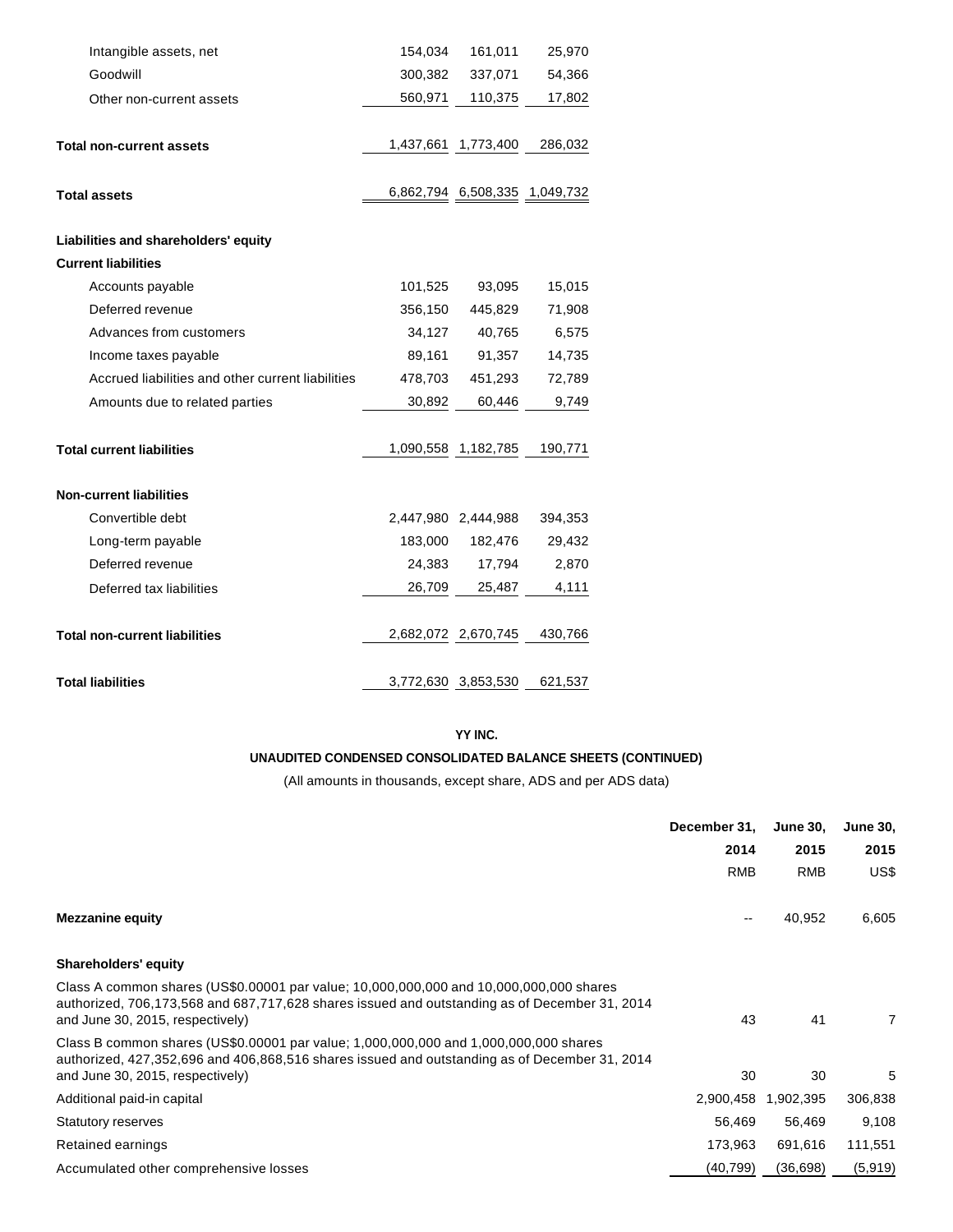Total liabilities, mezzanine equity and shareholders' equity **6,862,794** 6,508,335 1,049,732

#### **YY INC.**

#### **UNAUDITED CONDENSED CONSOLIDATED STATEMENTS OF OPERATIONS AND COMPREHENSIVE INCOME**

(All amounts in thousands, except share, ADS and per ADS data)

| <b>Three Months Ended</b> |            |                                  |                             |                          | <b>Six Months Ended</b> |                 |  |  |
|---------------------------|------------|----------------------------------|-----------------------------|--------------------------|-------------------------|-----------------|--|--|
|                           |            | <b>June 30,</b>                  | <b>June 30,</b>             | <b>June 30,</b>          | <b>June 30,</b>         | <b>June 30,</b> |  |  |
| 2014                      | 2015       | 2015                             | 2015                        | 2014                     | 2015                    | 2015            |  |  |
| <b>RMB</b>                | <b>RMB</b> | <b>RMB</b>                       | US\$                        | <b>RMB</b>               | <b>RMB</b>              | US\$            |  |  |
|                           |            |                                  |                             |                          |                         |                 |  |  |
|                           |            |                                  |                             |                          |                         |                 |  |  |
| 516,376                   | 590,055    | 730,693                          | 117,854                     | 899,490                  | 1,320,748               | 213,024         |  |  |
| 166,900                   | 231,748    | 199,404                          | 32,162                      | 347,220                  | 431,152                 | 69,541          |  |  |
| 29,248                    | 131,836    | 157,348                          | 25,379                      | 36,575                   | 289,184                 | 46,643          |  |  |
| 88,139                    | 157,197    | 212,585                          | 34,288                      | 159,486                  | 369,782                 | 59,642          |  |  |
| 40,375                    | 39,426     | 57,151                           | 9,218                       | 64,594                   | 96,577                  | 15,577          |  |  |
|                           |            |                                  | 218,901                     | 1,507,365                | 2,507,443               | 404,427         |  |  |
| (424, 753)                | (672, 735) | (833, 281)                       | (134, 400)                  | (741, 737)               | (1,506,016)             | (242, 906)      |  |  |
| 416,285                   | 477,527    | 523,900                          | 84,501                      | 765,628                  | 1,001,427               | 161,521         |  |  |
|                           |            |                                  |                             |                          |                         |                 |  |  |
| (107, 454)                | (122, 988) | (120, 125)                       | (19, 375)                   | (189, 164)               | (243, 113)              | (39,212)        |  |  |
| (13, 634)                 | (51, 543)  | (63,079)                         | (10, 174)                   | (20, 198)                | (114, 622)              | (18, 487)       |  |  |
| (58, 405)                 | (59, 531)  | (63, 843)                        | (10, 297)                   | (115, 356)               | (123, 374)              | (19, 899)       |  |  |
|                           | --         | (110, 699)                       | (17, 855)                   | --                       | (110, 699)              | (17, 855)       |  |  |
|                           | --         | 109,995                          | 17,741                      | $\overline{\phantom{a}}$ | 109,995                 | 17,741          |  |  |
|                           | (234, 062) | (247, 751)                       | (39,960)                    | (324, 718)               | (481, 813)              | (77, 712)       |  |  |
| 1,836                     | 760        | 31,570                           | 5,092                       | 2,719                    | 32,330                  | 5,215           |  |  |
| 238,628                   | 244,225    | 307,719                          | 49,633                      | 443,629                  | 551,944                 | 89,024          |  |  |
| (6,001)                   | (5,084)    | 3,917                            | 632                         | (14, 684)                | (1, 167)                | (188)           |  |  |
| (18,003)                  | (18, 185)  | (21, 941)                        | (3,539)                     | (19, 382)                | (40, 126)               | (6, 472)        |  |  |
| 43,643                    | 47,268     | 33,884                           | 5,465                       | 66,767                   | 81,152                  | 13,089          |  |  |
| ۰.                        | (2, 165)   |                                  |                             |                          | (2, 165)                | (349)           |  |  |
| 258,267                   | 266,059    | 323,579                          | 52,191                      | 476,330                  | 589,638                 | 95,104          |  |  |
|                           |            | June 30, March 31,<br>(179, 493) | 841,038 1,150,262 1,357,181 |                          |                         |                 |  |  |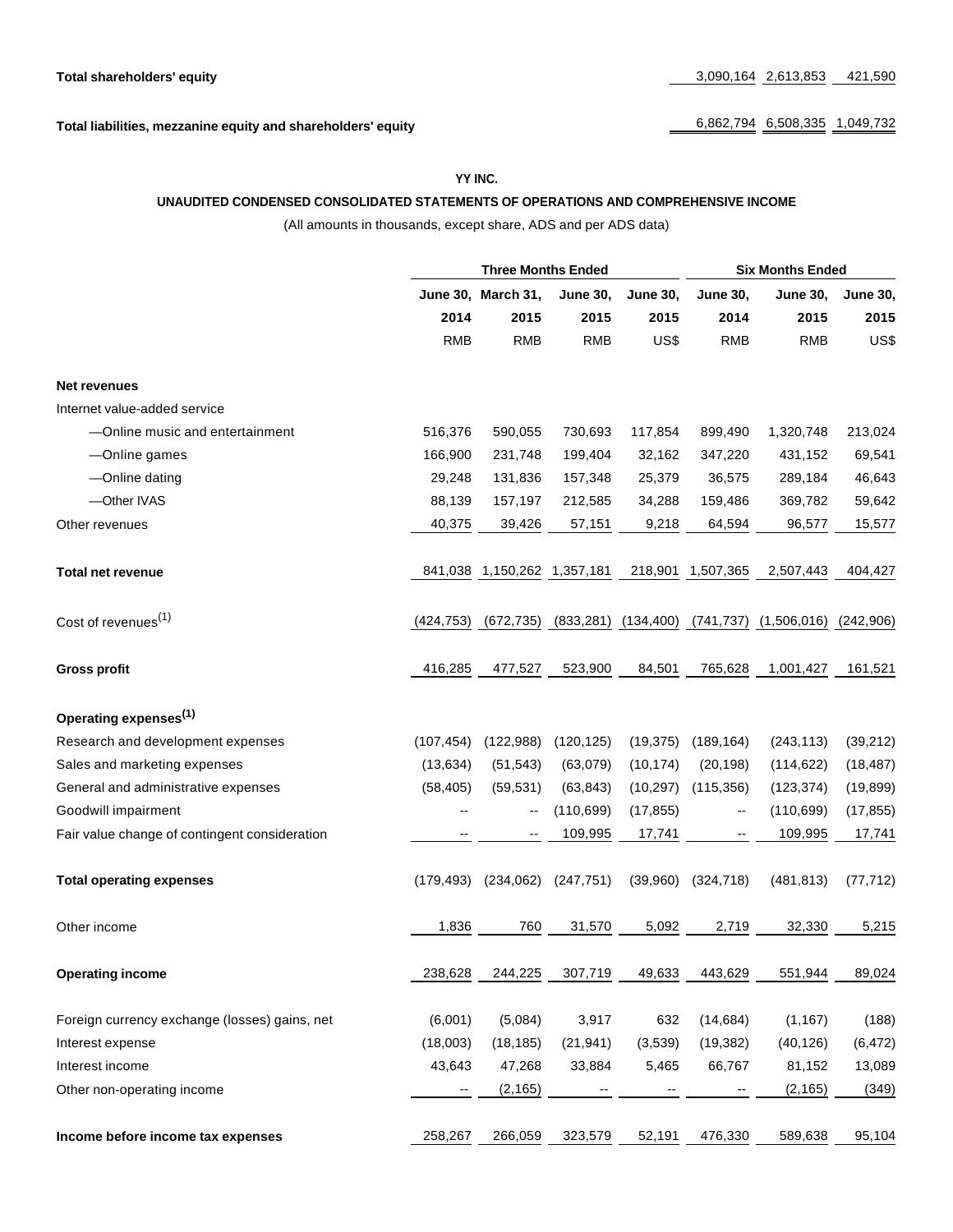| Income tax expenses                                                              | (37, 356)                | (44, 474) | (36, 430) | (5,876) | (71, 057)                | (80, 904) | (13, 049) |
|----------------------------------------------------------------------------------|--------------------------|-----------|-----------|---------|--------------------------|-----------|-----------|
| Income before share of income in equity method                                   |                          |           |           |         |                          |           |           |
| investments, net of income taxes                                                 | 220,911                  | 221,585   | 287,149   | 46,315  | 405,273                  | 508,734   | 82,055    |
| Share of income in equity method investments, net of<br>income taxes             | 960                      | 5,001     | 2,319     | 374     | 165                      | 7,320     | 1,181     |
| Net income                                                                       | 221,871                  | 226,586   | 289,468   | 46,689  | 405,438                  | 516,054   | 83,236    |
| Less: Net loss attributable to mezzanine classified non-<br>controlling interest | $\overline{\phantom{m}}$ | (376)     | (1,223)   | (197)   | $\overline{\phantom{a}}$ | (1,599)   | (258)     |
| Net income attributable to YY Inc.                                               | 221,871                  | 226,962   | 290,691   | 46,886  | 405,438                  | 517,653   | 83,494    |

**UNAUDITED CONDENSED CONSOLIDATED STATEMENTS OF OPERATIONS AND COMPREHENSIVE INCOME (CONTINUED)**

(All amounts in thousands, except share, ADS and per ADS data)

|                                                                          |                 |            | <b>Three Months Ended</b>                                                    |                 |                 | <b>Six Months Ended</b> |                 |  |
|--------------------------------------------------------------------------|-----------------|------------|------------------------------------------------------------------------------|-----------------|-----------------|-------------------------|-----------------|--|
|                                                                          | <b>June 30,</b> | March 31,  | <b>June 30,</b>                                                              | <b>June 30,</b> | <b>June 30,</b> | <b>June 30,</b>         | <b>June 30,</b> |  |
|                                                                          | 2014            | 2015       | 2015                                                                         | 2015            | 2014            | 2015                    | 2015            |  |
|                                                                          | <b>RMB</b>      | <b>RMB</b> | <b>RMB</b>                                                                   | US\$            | <b>RMB</b>      | <b>RMB</b>              | US\$            |  |
| Net income attributable to YY Inc.                                       | 221,871         | 226,962    | 290,691                                                                      | 46,886          | 405,438         | 517,653                 | 83,494          |  |
| Other comprehensive income:                                              |                 |            |                                                                              |                 |                 |                         |                 |  |
| Foreign currency translation adjustments, net of<br>nil tax              |                 | 4,071      | 30                                                                           | 5               | 9,484           | 4,101                   | 661             |  |
| Comprehensive income attributable to YY Inc.                             | 221,872         | 231,033    | 290,721                                                                      | 46,891          | 414,922         | 521,754                 | 84,155          |  |
| Net income per ADS                                                       |                 |            |                                                                              |                 |                 |                         |                 |  |
| -Basic                                                                   | 3.87            | 3.94       | 5.23                                                                         | 0.84            | 7.08            | 9.15                    | 1.48            |  |
| -Diluted                                                                 | 3.71            | 3.83       | 5.10                                                                         | 0.82            | 6.77            | 8.91                    | 1.44            |  |
| Weighted average number of ADS used in<br>calculating net income per ADS |                 |            |                                                                              |                 |                 |                         |                 |  |
| -Basic                                                                   |                 |            | 57,387,988 57,532,882 55,629,042 55,629,042 57,270,119 56,603,338 56,603,338 |                 |                 |                         |                 |  |
| -Diluted                                                                 |                 |            | 59,854,610 59,291,664 60,544,579 60,544,579 59,858,441 58,106,597 58,106,597 |                 |                 |                         |                 |  |

(1) Share-based compensation was allocated in cost of revenues and operating expenses as follows:

|                                   |                 | <b>Three Months Ended</b> |                 |                 |                 | <b>Six Months Ended</b> |                 |  |
|-----------------------------------|-----------------|---------------------------|-----------------|-----------------|-----------------|-------------------------|-----------------|--|
|                                   | <b>June 30.</b> | March 31.                 | <b>June 30.</b> | <b>June 30.</b> | <b>June 30.</b> | <b>June 30.</b>         | <b>June 30,</b> |  |
|                                   | 2014            | 2015                      | 2015            | 2015            | 2014            | 2015                    | 2015            |  |
|                                   | <b>RMB</b>      | <b>RMB</b>                | <b>RMB</b>      | US\$            | <b>RMB</b>      | <b>RMB</b>              | US\$            |  |
| Cost of revenues                  | 4.691           | 4.432                     | 1,937           | 312             | 7.099           | 6,369                   | 1,027           |  |
| Research and development expenses | 15,339          | 11.940                    | 2,650           | 427             | 24.218          | 14.590                  | 2,353           |  |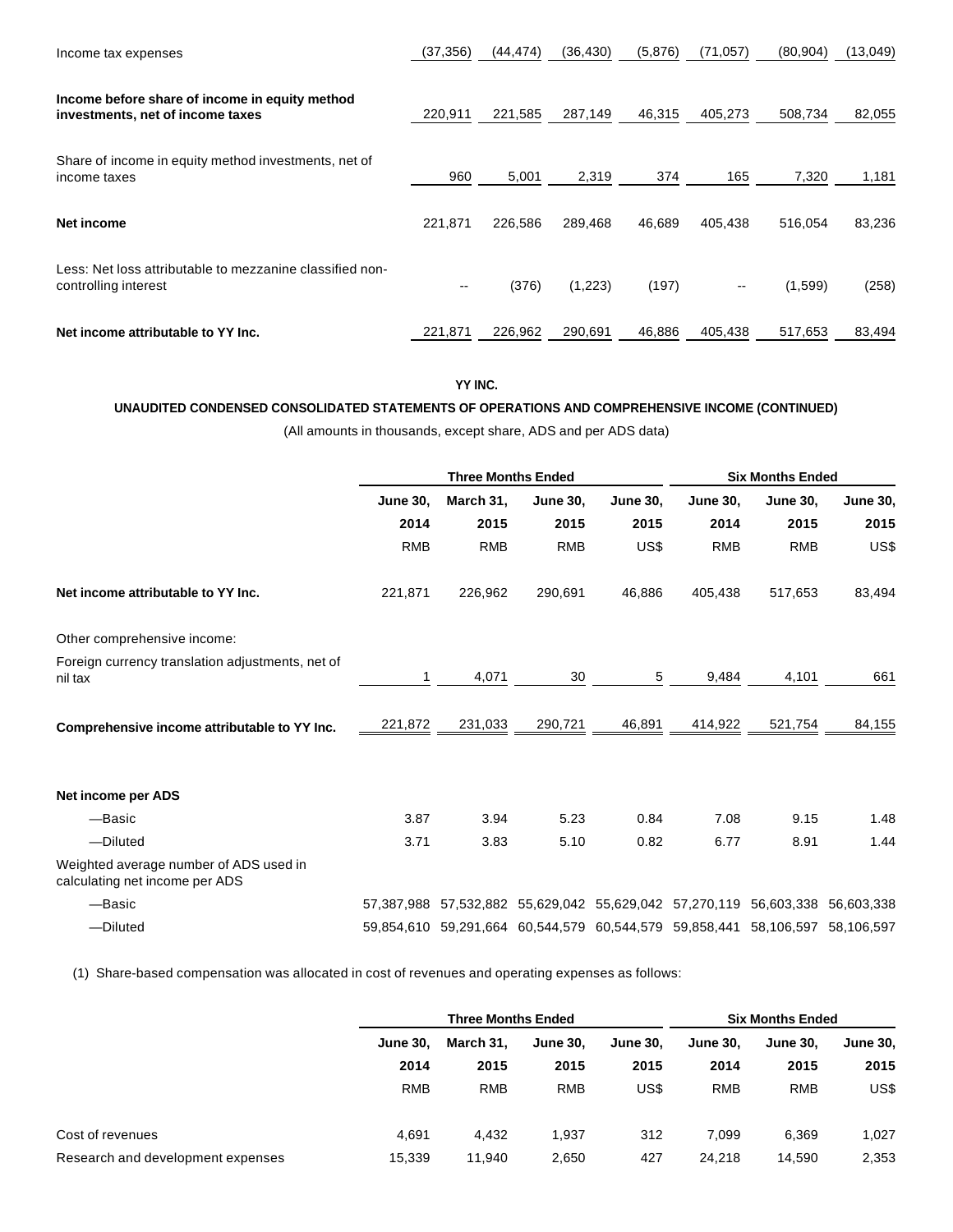| Sales and marketing expenses        | 656    |        | 260   |       | 993    | 1.003  | 162   |
|-------------------------------------|--------|--------|-------|-------|--------|--------|-------|
| General and administrative expenses | 15.803 | 14.729 | 6.742 | 1.087 | 28.217 | 21.471 | 3,463 |

# **RECONCILIATION OF GAAP AND NON-GAAP RESULTS**

(All amounts in thousands, except share, ADS and per ADS data)

|                                                                                   |                 | <b>Three Months Ended</b> |                                                        |                 |                 | <b>Six Months Ended</b> |                 |
|-----------------------------------------------------------------------------------|-----------------|---------------------------|--------------------------------------------------------|-----------------|-----------------|-------------------------|-----------------|
|                                                                                   | <b>June 30.</b> | March 31,                 | <b>June 30,</b>                                        | <b>June 30,</b> | <b>June 30,</b> | <b>June 30,</b>         | <b>June 30,</b> |
|                                                                                   | 2014            | 2015                      | 2015                                                   | 2015            | 2014            | 2015                    | 2015            |
|                                                                                   | <b>RMB</b>      | <b>RMB</b>                | <b>RMB</b>                                             | US\$            | <b>RMB</b>      | <b>RMB</b>              | US\$            |
| Operating income                                                                  | 238,628         | 244,225                   | 307,719                                                | 49,633          | 443,629         | 551,944                 | 89,024          |
| Share-based compensation expenses                                                 | 36,489          | 31,844                    | 11,589                                                 | 1,868           | 60,527          | 43,433                  | 7,005           |
| Non-GAAP operating income                                                         | 275,117         | 276,069                   | 319,308                                                | 51,501          | 504,156         | 595,377                 | 96,029          |
| Net income attributable to YY Inc.                                                | 221,871         | 226,962                   | 290,691                                                | 46,886          | 405,438         | 517,653                 | 83,494          |
| Share-based compensation expenses                                                 | 36,489          | 31,844                    | 11,589                                                 | 1,868           | 60,527          | 43,433                  | 7,005           |
| Non-GAAP net income attributable to YY Inc.                                       | 258,360         | 258,806                   | 302,280                                                | 48,754          | 465,965         | 561,086                 | 90,499          |
| Non-GAAP net income per ADS                                                       |                 |                           |                                                        |                 |                 |                         |                 |
| -Basic                                                                            | 4.50            | 4.50                      | 5.43                                                   | 0.88            | 8.14            | 9.91                    | 1.60            |
| -Diluted                                                                          | 4.32            | 4.36                      | 5.29                                                   | 0.85            | 7.78            | 9.66                    | 1.56            |
| Weighted average number of ADS used in<br>calculating Non-GAAP net income per ADS |                 |                           |                                                        |                 |                 |                         |                 |
| -Basic                                                                            |                 |                           | 57,387,988 57,532,882 55,629,042 55,629,042 57,270,119 |                 |                 | 56,603,338              | 56,603,338      |
| -Diluted                                                                          |                 |                           | 59,854,610 59,291,664 60,544,579 60,544,579 59,858,441 |                 |                 | 58,106,597              | 58,106,597      |

### **YY INC.**

### **UNAUDITED SEGMENT REPORT**

(All amounts in thousands, except share, ADS and per ADS data)

### **Three Months Ended**

### **June 30, 2015**

|                                 | YY IVAS Others           |                          | <b>YY IVAS</b> | Huya<br>and others broadcasting Education | 100                      | <b>Total</b> | Total   |
|---------------------------------|--------------------------|--------------------------|----------------|-------------------------------------------|--------------------------|--------------|---------|
|                                 | <b>RMB</b>               | <b>RMB</b>               | <b>RMB</b>     | <b>RMB</b>                                | <b>RMB</b>               | <b>RMB</b>   | US\$    |
| Net revenues                    |                          |                          |                |                                           |                          |              |         |
| Internet value-added service    |                          |                          |                |                                           |                          |              |         |
| -Online music and entertainment | 730,693                  | $\overline{\phantom{a}}$ | 730,693        |                                           | $-$                      | 730.693      | 117,854 |
| —Online games                   | 199,404                  | --                       | 199,404        | $\overline{\phantom{a}}$                  | $\overline{\phantom{m}}$ | 199.404      | 32,162  |
| -Online dating                  | 157.348                  | $\overline{\phantom{a}}$ | 157.348        |                                           | $\overline{\phantom{m}}$ | 157.348      | 25,379  |
| -Other IVAS                     | 127.260                  | --                       | 127.260        | 85.325                                    | ۰.                       | 212.585      | 34,288  |
| Other revenues                  | $\overline{\phantom{a}}$ | 31.977                   | 31.977         |                                           | 25.174                   | 57.151       | 9,218   |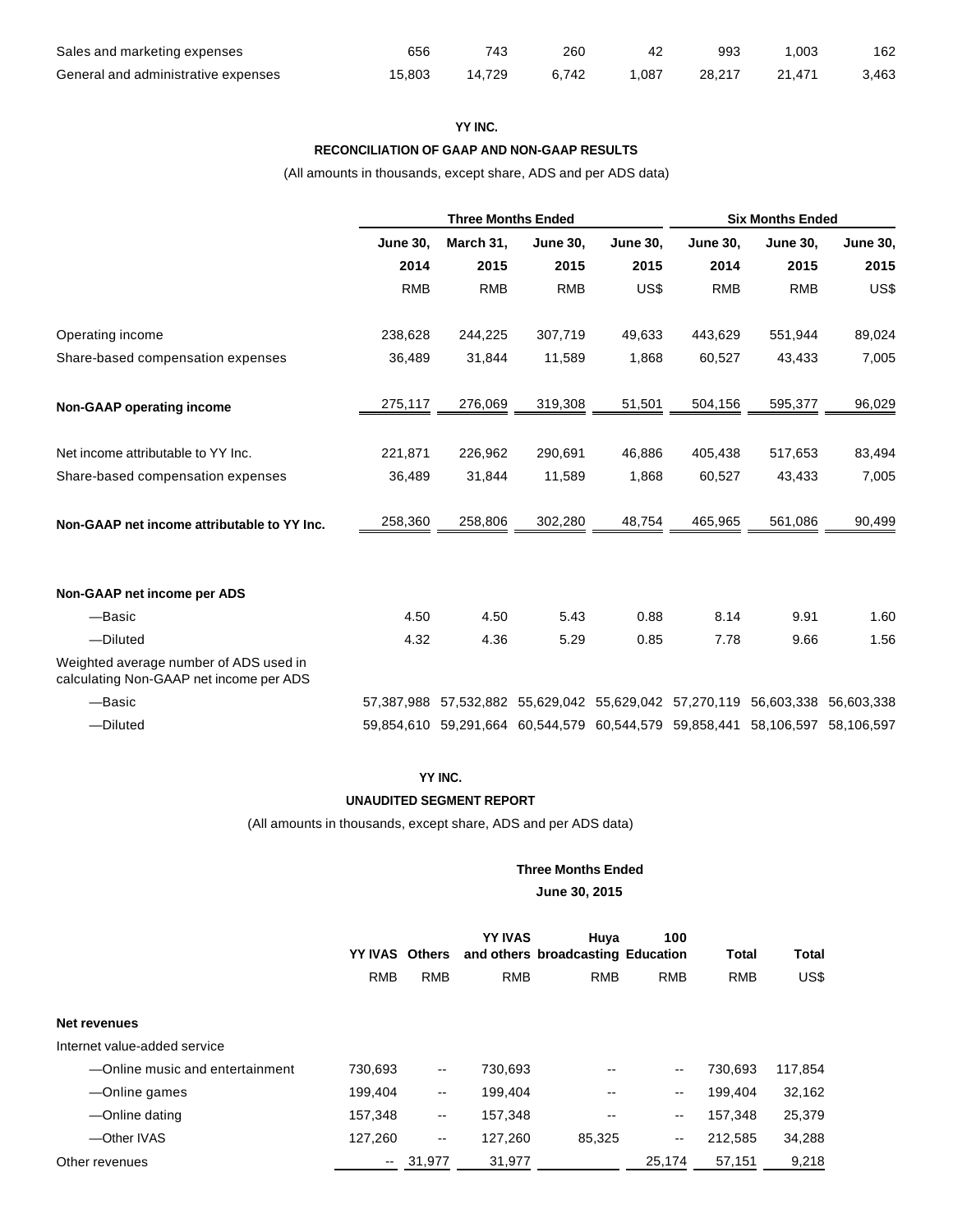| <b>Total net revenue</b>                      | 1,214,705 31,977 | 1,246,682                | 85,325     |            | 25,174 1,357,181 | 218,901    |
|-----------------------------------------------|------------------|--------------------------|------------|------------|------------------|------------|
| Cost of revenues <sup>(1)</sup>               |                  | (646,399)                | (157, 638) | (29, 244)  | (833, 281)       | (134, 400) |
| Gross profit (loss)                           |                  | 600,283                  | (72, 313)  | (4,070)    | 523,900          | 84,501     |
| Operating expenses <sup>(1)</sup>             |                  |                          |            |            |                  |            |
| Research and development expenses             |                  | (97, 301)                | (14, 644)  | (8, 180)   | (120, 125)       | (19, 375)  |
| Sales and marketing expenses                  |                  | (51, 623)                | (2,460)    | (8,996)    | (63,079)         | (10, 174)  |
| General and administrative expenses           |                  | (47, 546)                | (4,372)    | (11, 925)  | (63, 843)        | (10, 297)  |
| Goodwill impairment                           |                  | $\overline{\phantom{m}}$ | $- -$      | (110, 699) | (110, 699)       | (17, 855)  |
| Fair value change of contingent consideration |                  | (1, 552)                 | --         | 111,547    | 109,995          | 17,741     |
| <b>Total operating expenses</b>               |                  | (198, 022)               | (21, 476)  | (28, 253)  | (247, 751)       | (39,960)   |
| Other income                                  |                  | 31,570                   |            |            | 31,570           | 5,092      |
| <b>Operating income (loss)</b>                |                  | 433,831                  | (93, 789)  | (32, 323)  | 307,719          | 49,633     |

(1) Share-based compensation was allocated in cost of revenues and operating expenses as follows:

|                                     | <b>Three Months Ended</b> |                                       |                          |              |       |
|-------------------------------------|---------------------------|---------------------------------------|--------------------------|--------------|-------|
|                                     | June 30, 2015             |                                       |                          |              |       |
|                                     | <b>YY IVAS and</b>        | Huya<br>others broadcasting Education | 100                      | <b>Total</b> | Total |
|                                     | <b>RMB</b>                | <b>RMB</b>                            | <b>RMB</b>               | <b>RMB</b>   | US\$  |
| Cost of revenues                    | 1,935                     | (22)                                  | 24                       | 1,937        | 312   |
| Research and development expenses   | 2,051                     | 10                                    | 589                      | 2,650        | 427   |
| Sales and marketing expenses        | 263                       | (3)                                   | $\overline{\phantom{m}}$ | 260          | 42    |
| General and administrative expenses | 6,565                     | 195                                   | (18)                     | 6,742        | 1,087 |

# **YY INC.**

### **RECONCILIATION OF GAAP AND NON-GAAP RESULTS OF UNAUDITED SEGMENT REPORT**

(All amounts in thousands, except share, ADS and per ADS data)

### **Three Months Ended**

#### **June 30, 2015**

|                                   | <b>YY IVAS</b> | Huya<br>and others broadcasting Education | 100       | Total   | Total  |
|-----------------------------------|----------------|-------------------------------------------|-----------|---------|--------|
|                                   | RMB            | RMB                                       | RMB       | RMB     | US\$   |
| Operating income (loss)           | 433,831        | (93.789)                                  | (32, 323) | 307,719 | 49.633 |
| Share-based compensation expenses | 10,814         | 180                                       | 595       | 11,589  | 1,868  |
| Non-GAAP operating income (loss)  | 444.645        | (93.609)                                  | (31,728)  | 319,308 | 51.501 |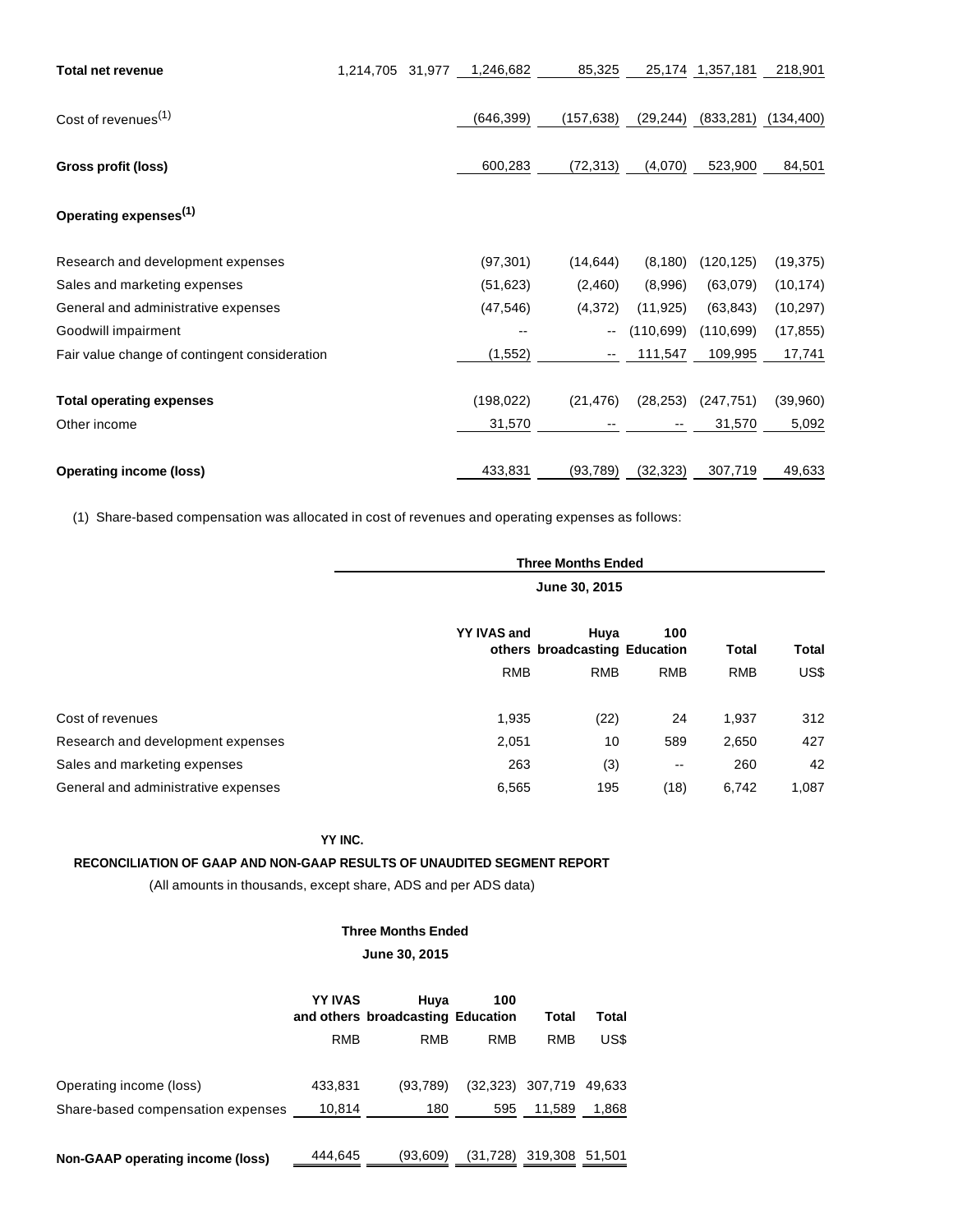# **UNAUDITED SEGMENT REPORT**

(All amounts in thousands, except share, ADS and per ADS data)

|                                     | <b>Three Months Ended</b> |                          |                |                                           |                          |                  |              |  |
|-------------------------------------|---------------------------|--------------------------|----------------|-------------------------------------------|--------------------------|------------------|--------------|--|
|                                     | March 31, 2015            |                          |                |                                           |                          |                  |              |  |
|                                     | YY IVAS Others            |                          | <b>YY IVAS</b> | Huya<br>and others broadcasting Education | 100                      | <b>Total</b>     | <b>Total</b> |  |
|                                     | <b>RMB</b>                | <b>RMB</b>               | <b>RMB</b>     | <b>RMB</b>                                | <b>RMB</b>               | <b>RMB</b>       | US\$         |  |
| Net revenues                        |                           |                          |                |                                           |                          |                  |              |  |
| Internet value-added service        |                           |                          |                |                                           |                          |                  |              |  |
| -Online music and entertainment     | 590,055                   |                          | 590,055        |                                           | --                       | 590,055          | 95,186       |  |
| -Online games                       | 231,748                   |                          | 231,748        |                                           |                          | 231,748          | 37,385       |  |
| -Online dating                      | 131,836                   | --                       | 131,836        |                                           | $\overline{\phantom{a}}$ | 131,836          | 21,267       |  |
| -Other IVAS                         | 102,221                   | $\overline{\phantom{a}}$ | 102,221        | 54,976                                    | $-$                      | 157,197          | 25,358       |  |
| Other revenues                      | $\overline{\phantom{a}}$  | 16,844                   | 16,844         | --                                        | 22,582                   | 39,426           | 6,360        |  |
| <b>Total net revenue</b>            | 1,055,860 16,844          |                          | 1,072,704      | 54,976                                    |                          | 22,582 1,150,262 | 185,556      |  |
| Cost of revenues <sup>(1)</sup>     |                           |                          | (525, 338)     | (122, 919)                                | (24, 478)                | (672, 735)       | (108, 523)   |  |
| <b>Gross profit (loss)</b>          |                           |                          | 547,366        | (67, 943)                                 | (1,896)                  | 477,527          | 77,033       |  |
| Operating expenses <sup>(1)</sup>   |                           |                          |                |                                           |                          |                  |              |  |
| Research and development expenses   |                           |                          | (100, 402)     | (13, 530)                                 | (9,056)                  | (122, 988)       | (19, 840)    |  |
| Sales and marketing expenses        |                           |                          | (44, 560)      | (2,006)                                   | (4, 977)                 | (51, 543)        | (8, 315)     |  |
| General and administrative expenses |                           |                          | (48, 889)      | (8,550)                                   | (2,092)                  | (59, 531)        | (9,603)      |  |
| <b>Total operating expenses</b>     |                           |                          | (193, 851)     | (24,086)                                  | (16, 125)                | (234, 062)       | (37, 758)    |  |
| Other income                        |                           |                          | 760            |                                           |                          | 760              | 123          |  |
| <b>Operating income (loss)</b>      |                           |                          | 354,275        | (92, 029)                                 | (18,021)                 | 244,225          | 39,398       |  |

(1) Share-based compensation was allocated in cost of revenues and operating expenses as follows:

| <b>Three Months Ended</b> |            |                          |                               |              |
|---------------------------|------------|--------------------------|-------------------------------|--------------|
| March 31, 2015            |            |                          |                               |              |
| <b>YY IVAS and</b>        | Huya       | 100                      | Total                         | <b>Total</b> |
| <b>RMB</b>                | <b>RMB</b> | <b>RMB</b>               | <b>RMB</b>                    | US\$         |
|                           | 513        | 75                       | 4,432                         | 715          |
| 9,911                     | 939        | 1,090                    | 11,940                        | 1,926        |
| 729                       | 14         | $\overline{\phantom{m}}$ | 743                           | 120          |
| 11,884                    | 2,831      | 14                       | 14,729                        | 2,376        |
|                           | 3.844      |                          | others broadcasting Education |              |